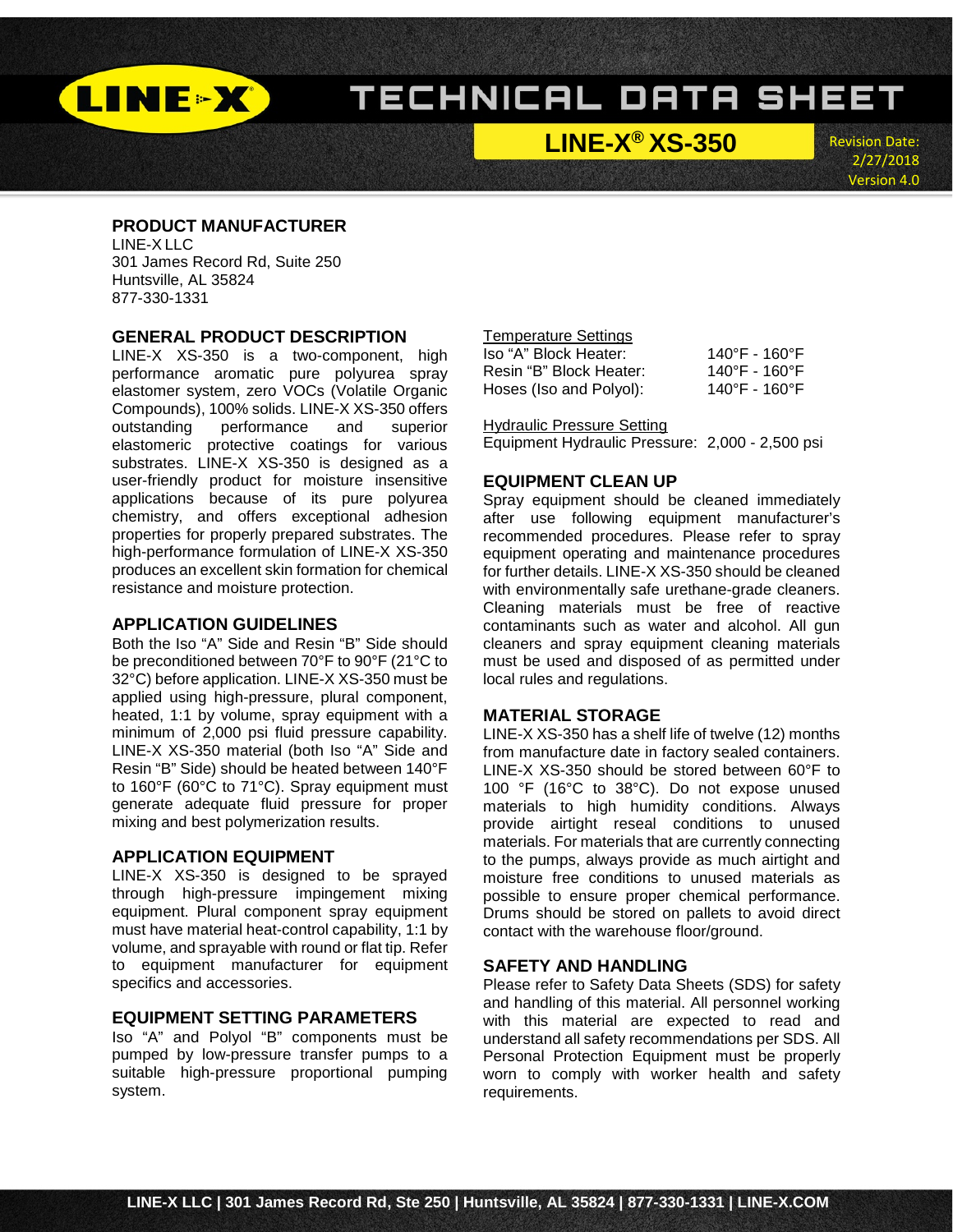

# **LINE-X® XS-350**

Revision Date: 2/27/2018 Version 4.0

# **CHEMICAL TECHNICAL DATA**

| Conditions: 77°F and 50% Rel. Humidity |                   |  |  |  |
|----------------------------------------|-------------------|--|--|--|
| Mix Ratio by Volume                    | 1A:1B             |  |  |  |
| <b>Gel Time</b>                        | $2$ to $5$ sec.   |  |  |  |
| <b>Tack Free Time</b>                  | 5 to 10 sec.      |  |  |  |
| Density "A" Side (lbs/gal)             | $9.6 \pm 0.2$     |  |  |  |
| Density "B" Side (lbs/gal)             | $8.30 \pm 0.2$    |  |  |  |
| Viscosity "A" Side                     | $1000 \pm 200$ cP |  |  |  |
| Viscosity "B" Side<br>$450 \pm 150$ cP |                   |  |  |  |

## **BASIC PHYSICAL PROPERTIES**

All tests are performed by independent thirdparty material test laboratories:

- OCM Test Laboratories
- ISO 17025 Certified
- American Association for Laboratory Accreditation (A2LA)
- Truesdail Laboratories, Inc.
- Pira International Material Test Lab
- Associated Polymer Labs, Inc.

| <b>Test Name</b>                                                                            | <b>Test Method</b>   | Value                                |  |
|---------------------------------------------------------------------------------------------|----------------------|--------------------------------------|--|
|                                                                                             |                      |                                      |  |
| <b>Coefficient of Friction</b><br><b>Static</b><br>Kinetic                                  | ASTM D1894           | 0.567<br>0.452                       |  |
| Dielectric Const.                                                                           | ASTM D150            | 3.8                                  |  |
| <b>Dissipation Factor</b>                                                                   | ASTM D150            | 0.0034                               |  |
| Volume Resistance                                                                           | ASTM D257            | $1.61 \times 10^{16}$<br>ohm cm      |  |
| <b>DMA Test</b><br>(Loss Modulus, E" Tg)                                                    | ASTM D4065           | $-34^{\circ}$ C                      |  |
| Elongation                                                                                  | ASTM D412            | 148%                                 |  |
| <b>Flexural Strength</b>                                                                    | ASTM D790            | 2,680 psi                            |  |
| <b>Flexural Modulus</b>                                                                     | ASTM D790            | 0.055 msi                            |  |
| Hardness Shore D                                                                            | ASTM D2240           | $63 \pm 1$                           |  |
| Pull-off Test-Adhesion<br>To CRS-Bondrite1455<br>To CRS-Media blast and<br><b>XPM Prime</b> | ASTM D4541           | 1965 psi<br>3000 psi -<br>no failure |  |
| <b>Taber Abrasion</b><br>(mg Loss/1000 cycles)                                              | <b>ASTM D4060</b>    | 16 mg                                |  |
| <b>Tear Strength</b>                                                                        | ASTM D624            | 708 pli                              |  |
| <b>Tensile Strength</b>                                                                     | ASTM D412            | 3,250 psi                            |  |
| <b>Thermal Conductivity</b>                                                                 | <b>ASTM E1952-11</b> | 0.153 W/Km                           |  |
| Flammability of Interior<br>Materials                                                       | <b>FMVSS 302</b>     | Pass                                 |  |
| Safe Walking Surfaces                                                                       | ASTM F1637.95        | Dry:0.785<br>Wet: 0.66               |  |

### **ADDITIONAL PRODUCT CERTIFICATIONS**

• Complies with USFDA Coating Regulations for the extraction requirements of 21CFR 175.300(c) for use as a coating in contact with Type I foods under Condition A (heat sterilized) for single and repeated use container applications.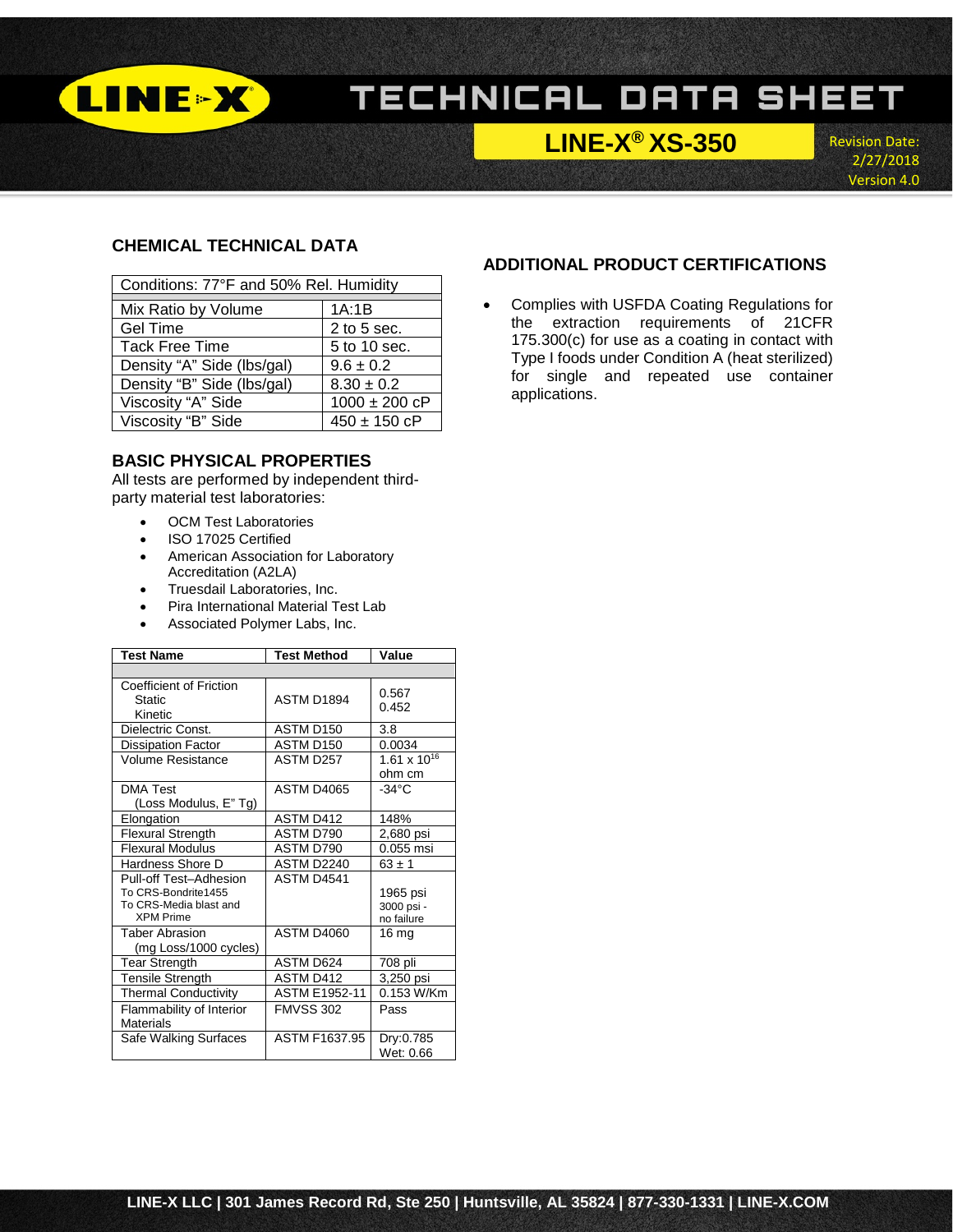

# **LINE-X® XS-350**

Revision Date: 2/27/2018 Version 4.0

# **CHEMICAL RESISTANCES PER ASTM D543 FOR IMMERSION IN FLUIDS METHODS**

LINE-X XS-350 materials are immersed in the chemicals below for a period of 7 days; physical properties of pre- and post-immersion were measured to quantify the changes in product physical properties.

| <b>Chemicals Name</b>     | <b>Tensile Strength</b><br>ASTM D412 | Elongation<br>ASTM D412 | Hardness<br>Change (%) | Mass<br>Change (%) | Density<br>Change (%) |
|---------------------------|--------------------------------------|-------------------------|------------------------|--------------------|-----------------------|
| Acetic Acid 10%           | Change (%)<br>$-32.62$               | Change (%)<br>21.62     | $-12.70$               | 4.42               | 0.33                  |
| Ammonium Chloride 30%     | $-12.31$                             | 21.62                   | $-3.17$                | 1.13               | 0.19                  |
| Ammonium Hydroxide        | $-10.77$                             | 28.38                   | $-1.59$                | 2.33               | 0.59                  |
| Automotive Oil            | $-34.46$                             | 6.08                    | $-7.94$                | 0.61               | 0.26                  |
| Baking Soda 25%           | $-14.77$                             | 15.54                   | $-9.52$                | 1.51               | 0.25                  |
| Bleach (Chloride)         | $-20.31$                             | 19.59                   | $-9.52$                | 2.41               | $-0.12$               |
| <b>Boric Acid 3%</b>      | $-25.23$                             | 7.43                    | $-4.76$                | 1.78               | $-2.81$               |
| Calcium Chloride 50%      | $-8.62$                              | 12.84                   | $-4.76$                | 1.15               | 0.15                  |
| Calcium Hypochloride 5%   | $-16.92$                             | 10.14                   | $-3.17$                | 1.60               | 0.03                  |
| Citric Acid 10%           | $-15.08$                             | 18.92                   | $-7.94$                | 1.74               | 0.22                  |
| Club Soda                 | $-17.85$                             | 18.24                   | $-7.94$                | 1.80               | 0.23                  |
| Cream Soda (POP)          | $-24.31$                             | 21.62                   | $-6.35$                | 1.82               | 0.19                  |
| Crude Oil (Heating)       | 2.46                                 | 5.41                    | $-3.17$                | 0.46               | 0.11                  |
| <b>Diesel Fuel</b>        | $-3.38$                              | 4.73                    | $-12.70$               | 1.58               | $-0.38$               |
| <b>Ethylene Glycol</b>    | $-2.77$                              | 18.24                   | $-4.76$                | 0.76               | $-0.45$               |
| Hydrochloric acid 5%      | $-27.69$                             | $-9.46$                 | $-6.35$                | 0.35               | 0.17                  |
| Kerosene                  | $-11.38$                             | 4.05                    | 1.59                   | 3.32               | $-10.28$              |
| Lactic Acid 20%           | $-12.31$                             | 24.32                   | 0.00                   | 2.65               | 0.37                  |
| <b>Mineral Spirits</b>    | $-39.69$                             | $-10.14$                | $-6.35$                | 0.57               | 0.05                  |
| Nitric Acid 10%           | $-42.46$                             | 25.68                   | $-7.94$                | 3.44               | 0.75                  |
| Phosphoric Acid 50%       | $-24.31$                             | $-5.41$                 | $-3.17$                | 6.83               | 1.89                  |
| Potassium Hydroxide 50%   | $-14.15$                             | $-4.73$                 | 0.00                   | 0.57               | $-0.23$               |
| Saline Solution 30%       | $-13.85$                             | $-0.68$                 | $-6.35$                | 1.00               | 0.02                  |
| Sea Water                 | $-25.85$                             | $-1.35$                 | $-1.59$                | 1.72               | $-0.09$               |
| Sodium Carbonate 10%      | $-19.38$                             | 18.24                   | 3.17                   | 1.70               | $-0.01$               |
| Sodium Chloride 30%       | $-32.62$                             | $-8.78$                 | $-6.35$                | 1.79               | $-1.54$               |
| Sodium Hydroxide 50%      | $-4.62$                              | $-8.78$                 | 3.17                   | $-0.32$            | $-0.12$               |
| Sodium Hydroxide 10%      | $-16.00$                             | $-2.03$                 | $-4.76$                | 0.50               | 0.23                  |
| Sodium Sulfate 30%        | $-26.77$                             | $-0.68$                 | $-7.94$                | 1.67               | 10.40                 |
| Sodium Sulfate 20%        | $-29.54$                             | $-1.35$                 | $-6.35$                | 1.73               | 0.38                  |
| <b>Sugar Solution 30%</b> | $-36.00$                             | $-14.19$                | $-6.35$                | 1.82               | 0.17                  |
| Sulfuric Acid 25%         | $-23.08$                             | 11.49                   | $-3.17$                | 1.38               | 0.26                  |
| Sulfuric Acid 10%         | $-18.15$                             | 18.92                   | $-9.52$                | 1.70               | 0.05                  |
| Tannic Acid 40%           | $-23.69$                             | 24.32                   | $-9.52$                | 2.91               | 0.24                  |
| Water (H20)               | 27.70                                | 2.24                    | $-9.52$                | 2.24               | 0.02                  |